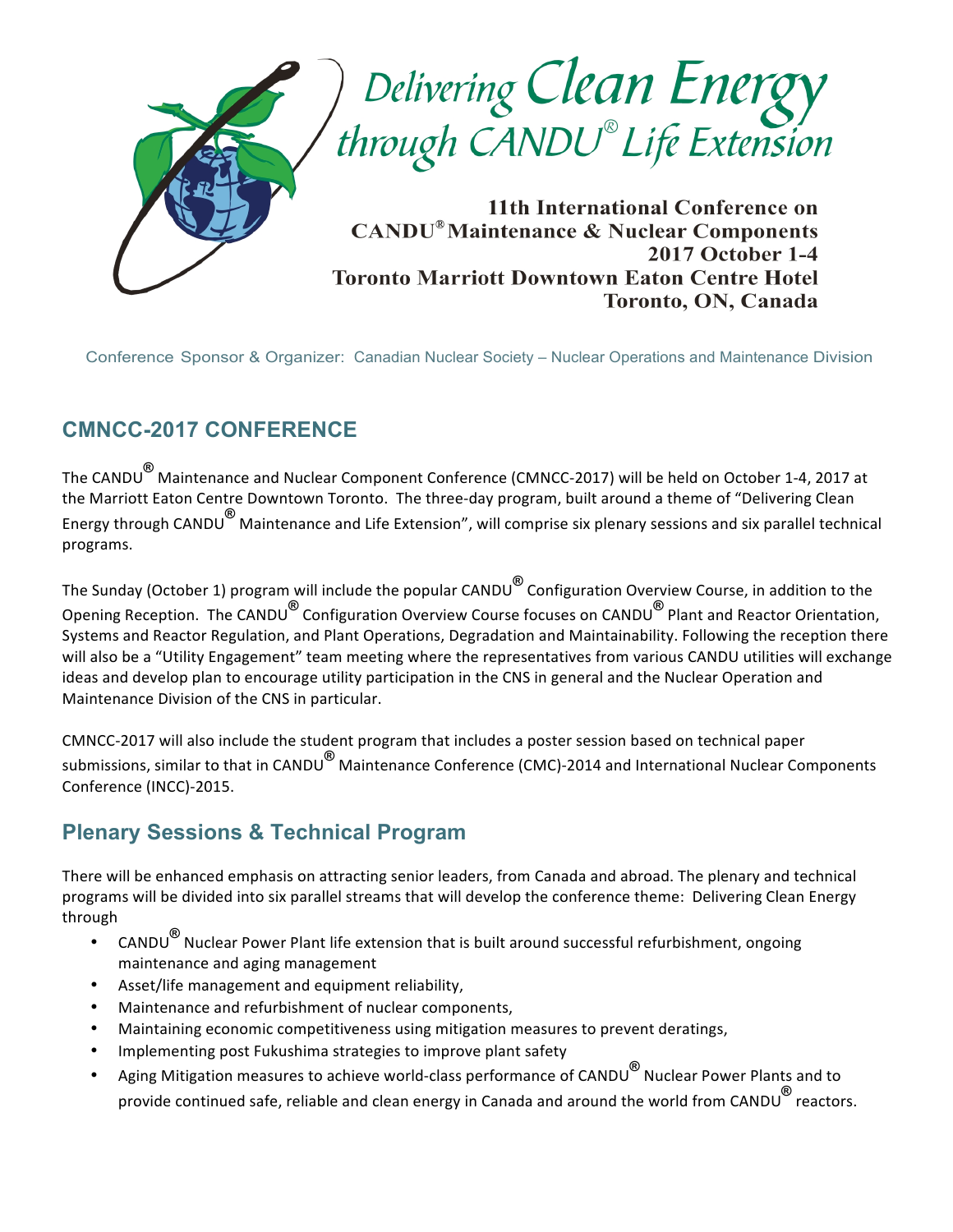|       | Sun,<br>October 1  | Mon, October 2                            |                                         | Tue, October 3                       |                                                                               |                                   | Wed. October 4 |                           |                                      |        |      |
|-------|--------------------|-------------------------------------------|-----------------------------------------|--------------------------------------|-------------------------------------------------------------------------------|-----------------------------------|----------------|---------------------------|--------------------------------------|--------|------|
| 07:00 |                    |                                           |                                         |                                      |                                                                               |                                   |                |                           |                                      |        |      |
| 07:30 |                    | Speakers' &                               |                                         |                                      | Speakers' &                                                                   |                                   |                | Speakers' & Participants' |                                      |        |      |
| 08:00 |                    | Participants' Breakfast                   |                                         |                                      | Participants' Breakfast                                                       |                                   |                | <b>Breakfast</b>          |                                      |        |      |
| 08:30 |                    |                                           |                                         |                                      | Plenary C                                                                     |                                   |                | <b>Plenary E</b>          |                                      |        |      |
| 09:00 |                    |                                           |                                         | <b>Plenary A</b><br>(Life Extension) |                                                                               | (Maintaining                      |                |                           |                                      | (Asset |      |
| 09:30 |                    |                                           |                                         |                                      |                                                                               | Competitive edge)                 |                |                           | Management/Component<br>Reliability) |        |      |
| 10:00 |                    | <b>Technical Sessions</b>                 |                                         |                                      |                                                                               |                                   |                |                           |                                      |        |      |
| 10:30 |                    | A1.1                                      | <b>B1.1</b>                             | C1.1                                 |                                                                               | D1.1                              | A3.1           | <b>B3.1</b>               |                                      | C3.1   | D3.1 |
| 11:00 |                    | A1.2                                      | <b>B1.2</b>                             | C1.2                                 |                                                                               | D1.2                              | A3.2           | <b>B3.2</b>               |                                      | C3.2   | D3.2 |
| 11:30 | CANDU <sup>®</sup> | A1.3                                      | <b>B1.3</b>                             | C1.3                                 |                                                                               | D1.3                              | A3.3           | <b>B3.3</b>               |                                      | C3.3   | D3.3 |
| 12:00 | Course             | A1.4                                      | <b>B1.4</b>                             | C1.4                                 |                                                                               | D1.4                              | A3.4           | <b>B3.4</b>               |                                      | C3.4   | D3.4 |
| 12:30 |                    |                                           |                                         |                                      |                                                                               |                                   |                |                           |                                      |        |      |
| 13:00 |                    |                                           | <b>Plenary B</b><br>(CANDU <sup>®</sup> |                                      |                                                                               | Plenary D<br>(Benefit Through Co- |                |                           | Plenary F<br>Lessons Learned         |        |      |
| 13:30 |                    |                                           |                                         |                                      |                                                                               |                                   |                |                           |                                      |        |      |
| 14:00 |                    | Maintenance)                              |                                         |                                      | operation)                                                                    |                                   |                |                           |                                      |        |      |
| 14:30 |                    | <b>Technical Sessions</b>                 |                                         |                                      |                                                                               |                                   |                |                           |                                      |        |      |
| 15:00 |                    | A2.1                                      | <b>B2.1</b>                             | C <sub>2.1</sub>                     |                                                                               | D2.1                              | A4.1           | B4.1                      |                                      | C4.1   | D4.1 |
| 15:30 | Utility            | A2.2                                      | <b>B2.2</b>                             | C2.2                                 |                                                                               | D <sub>2.2</sub>                  | A4.2           | <b>B4.2</b>               |                                      | C4.2   | D4.2 |
| 16:00 | Engagement         | A2.3                                      | <b>B2.3</b>                             | C <sub>2.3</sub>                     |                                                                               | D <sub>2.3</sub>                  | A4.3           | <b>B4.3</b>               |                                      | C4.3   | D4.3 |
| 16:30 | Meeting            | A2.4                                      | <b>B2.4</b>                             | C <sub>2.4</sub>                     |                                                                               | D2.4                              | A4.4           | <b>B4.4</b>               |                                      | C4.4   | D4.4 |
| 17:00 |                    |                                           |                                         |                                      |                                                                               |                                   |                |                           |                                      |        |      |
| 17:30 |                    | <b>Networking</b><br>Trade Show (all day) |                                         |                                      | <b>Networking</b><br>Trade Show (all day)<br><b>Student Poster</b><br>session |                                   |                | <b>Networking</b>         |                                      |        |      |
| 18:00 | Welcoming          |                                           |                                         |                                      |                                                                               |                                   |                | Trade Show (all day)      |                                      |        |      |
| 18:30 | Reception          |                                           |                                         |                                      |                                                                               |                                   |                |                           |                                      |        |      |
| 19:00 |                    |                                           |                                         |                                      |                                                                               |                                   |                |                           |                                      |        |      |
| 19:30 |                    | <b>Banquet</b><br>Surprise (?)            |                                         |                                      | <b>Student Poster</b><br><b>Session</b>                                       |                                   |                |                           |                                      |        |      |
| 20:00 |                    |                                           |                                         |                                      |                                                                               |                                   |                |                           |                                      |        |      |
| 20:30 |                    |                                           | Speaker/Entertainment                   |                                      |                                                                               |                                   |                |                           |                                      |        |      |
| 21:00 |                    |                                           |                                         |                                      |                                                                               |                                   |                |                           |                                      |        |      |

### **SPONSORSHIP OPPORTUNITIES**

The theme of CMNCC-2017 is "Delivering Clean Energy through CANDU Life Extension", a vision shared by Operating Utilities and Service Providers alike.

A variety of items and levels of sponsorship are available. The complete Sponsorship Information package will be available on the website: www.cmncc2017.org or by contacting the Conference Administrator for details.

### **TRADE SHOW BOOTHS**

Companies providing engineering, refurbishment, retrofit and maintenance services to the Operating Utilities

recognized and the challenges and opportunities  $\mathcal{L}_\text{max}$  and  $\mathcal{L}_\text{max}$  in the challenge of term.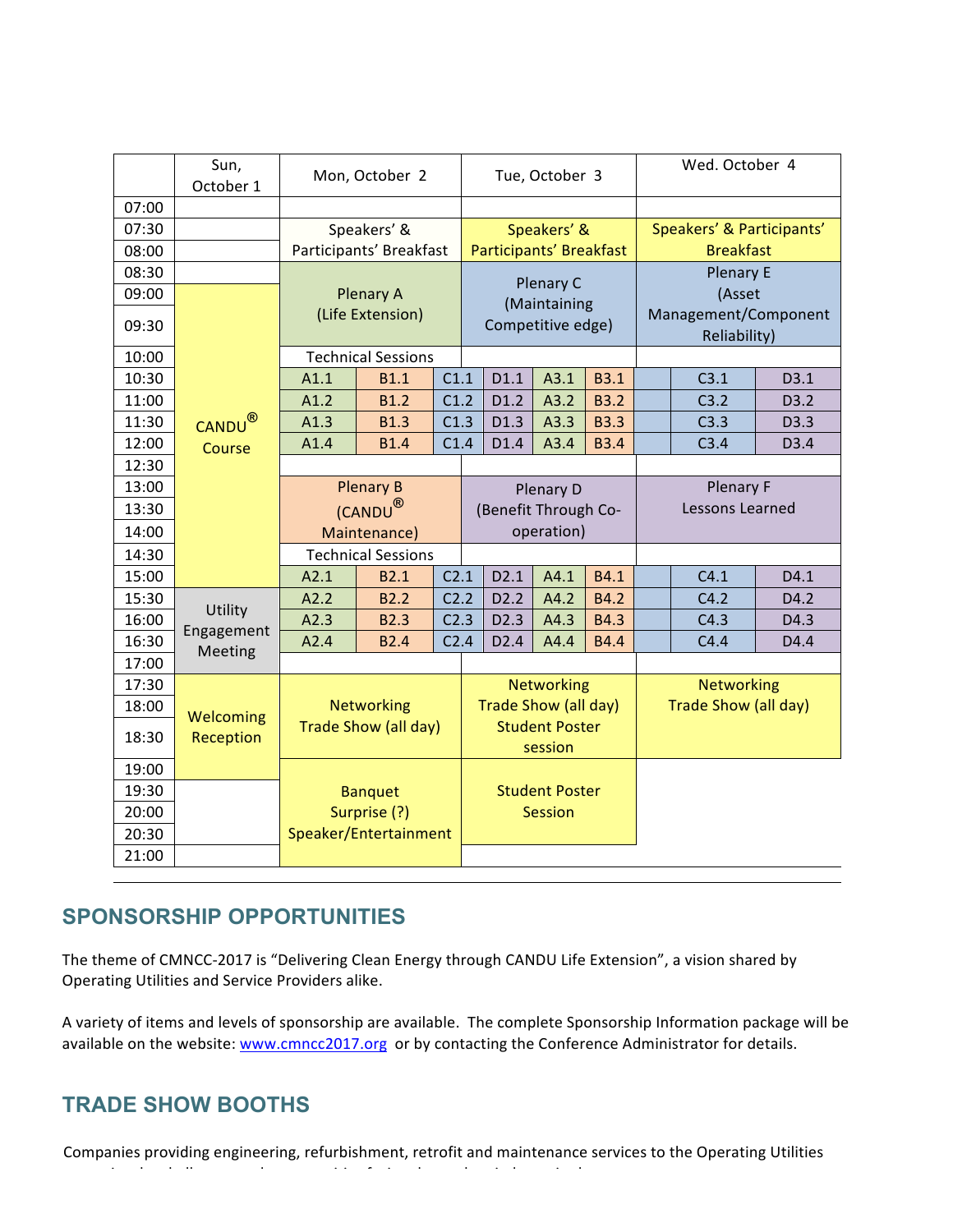Consider booking a Trade Show booth space to showcase your company's products and services to the Conference participants. CMNCC-2017 provides an excellent opportunity to network and renew or establish new industry contacts that will lead to increased business opportunities.

The complete Trade Show Information package will be available on the website: www.cmncc2017.org or by contacting the Conference Administrator for details.

#### **CONFERENCE VENUE**

The Conference will be held at the Toronto Marriott Downtown Eaton Centre Hotel, 525 Bay Street, Toronto, ON. M5G 2L2.

### **ACCOMMODATION**

The Toronto Marriott Downtown Eaton Centre Hotel, 525 Bay Street, Toronto, ON, M5G 2L2, is the official provider of accommodation for CMNCC-2017 participants. The hotel is conveniently located in downtown Toronto. A block of rooms is available at the preferred rate of \$249/night.

To receive this special rate, be sure to make your reservation well before the reservation cut-off date of August 30, 2017, and be sure to indicate that you are attending the Canadian Nuclear Society Conference.

Reservations made after August 30, 2017, or once the CNS block is sold out, will be accepted based on availability and at the prevailing guest room rates at the time the reservation is made.

A dedicated site for Online Reservations will be available on the conference website. Reservations can also be made by calling Marriott Reservations toll free at 1-800-228-9290.

### **CONFERENCE PROCEEDINGS**

Submission of full papers for the Conference Proceedings is encouraged, however as a minimum PowerPoint slide presentations are required for inclusion.

Submission should be made electronically via https://www.softconf.com/h/cmncc-2017.

Note to Speakers: If you do not provide a full paper for publication in the Conference Proceedings, your presentation may be ineligible for reference for citation in peer- reviewed scientific journals and at other conferences.

#### **COPYRIGHT**

Copyright for papers submitted to the 11th CNS International Conference on CANDU Maintenance and Nuclear Components remains with the author; but the CNS may freely reproduce the papers in print, electronic or other forms. The CNS retains a royalty-free right to charge fees for such material as it sees fit.

#### **IMPORTANT DATES**

- Due Date for Abstract Submission: 1 June 2017
- Notification of Abstract Acceptance: 16 June 2017
- Draft Paper submission due date: 14 July 2017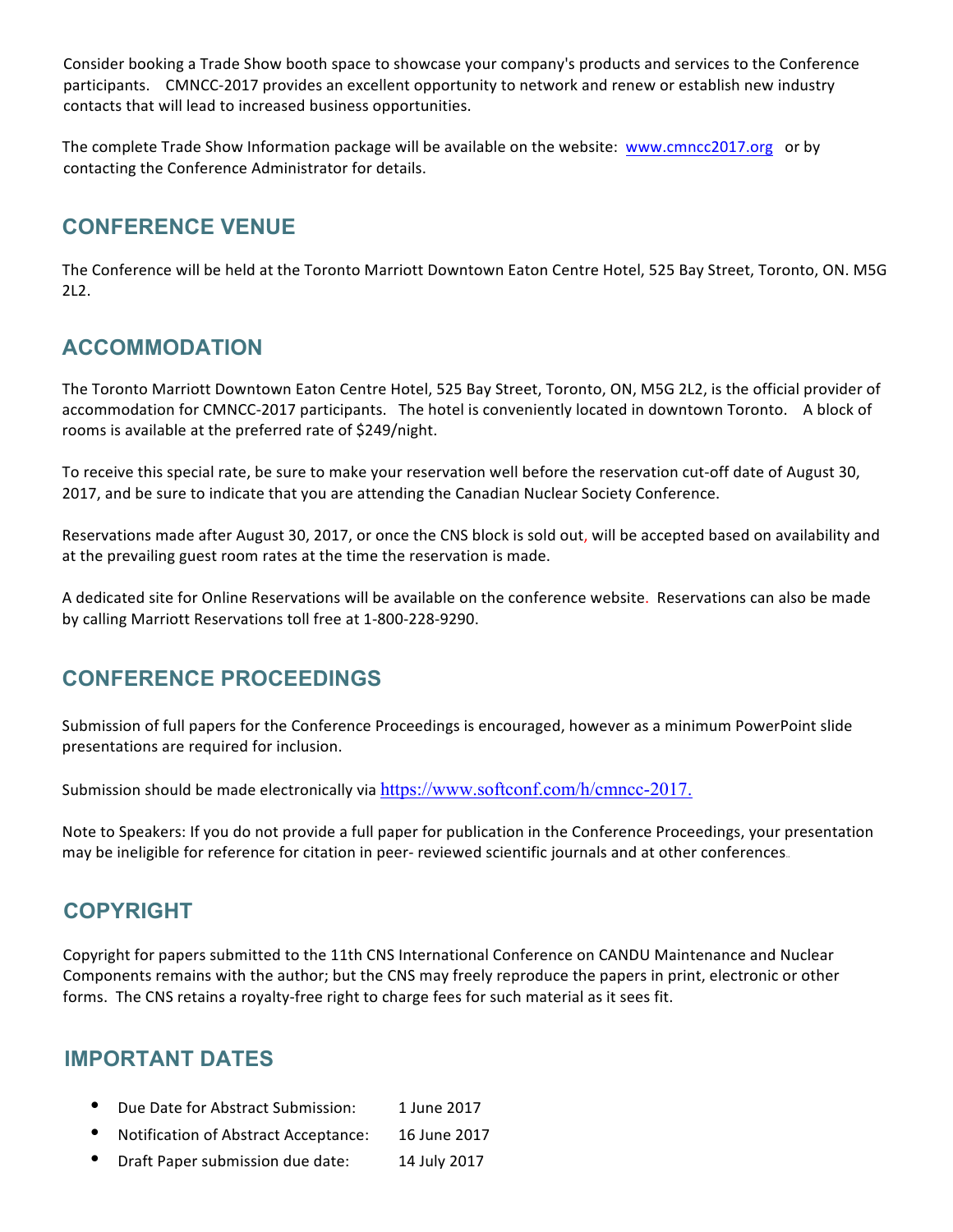- Acceptance notification of Final paper 18 August, 2017
- Hotel Room Block cut-off date: August 30, 2017
- The CANDU<sup>®</sup> Course: 0ctober 1, 2017
- Fine Conference: Conference: Conference Control of the Conference October 1-4, 2017

#### **STUDENT GRANT PROGRAM**

A number of Student Grants will be available, thanks to expected generous contributions from industry sponsors. These fixed-amount grants, payable at the end of the Conference, support the participation of qualifying students who plan careers within the nuclear industry. See the Conference website www.cmncc2017.org for details and the application process.

#### **NETWORKING EVENTS**

#### **Utility Engagement Meeting (open to All CMNCC Participants)**

Sunday, October 1, 2017 15:30-17:00

#### **Welcome Reception**

Sunday, October 1, 2017 17:30 - 19:00

#### **Coffee & Breakfast Pastries**

| Monday, October 2    | $07:30 - 08:30$ |
|----------------------|-----------------|
| Tuesday, October 3   | $07:30 - 08:30$ |
| Wednesday, October 4 | $07:30 - 08:15$ |

**Coffee Breaks and Lunch each day of presentations and banquet on October 3.**

## **CANDU® COURSE**

The CANDU<sup>®</sup> Course was developed to complement the CMNCC by familiarizing attendees with the basic layout of a nuclear station, and the function of nuclear plant equipment. It provides a high-level framework for those that are new to (or considering a career in) the nuclear industry, or for those who work in focused technical areas but want exposure to the larger picture of how a nuclear plant works... The Course can provide better context for participating in the CANDU<sup>®</sup> Maintenance Conference and for understanding the technical presentations, as well as for improving understanding for those working in areas of analysis, research, plant modifications, or refurbishment.

The Course focuses on the basics of what a typical CANDU<sup>®</sup> nuclear power plant looks like, how it is laid out, and how the structures and systems work together to transform heat into electrical power. The basic functional architecture of the reactor core, steam generators, process systems and reactor controls is reviewed. Topics central to nuclear maintenance are also introduced, such as operating chemistry, degradation mechanisms, maintainability and plant operations. The Course can be attended by anyone, but some technical background and/or basic familiarity with nuclear fission would be beneficial.

### **CONFERENCE REGISTRATION**

Conference Registration is to be completed online through the website: www.cmncc2017.org. Go to the 'Registration' tab in the navigation bar at the top of the page, then to "Click Here" to get to the online registration form.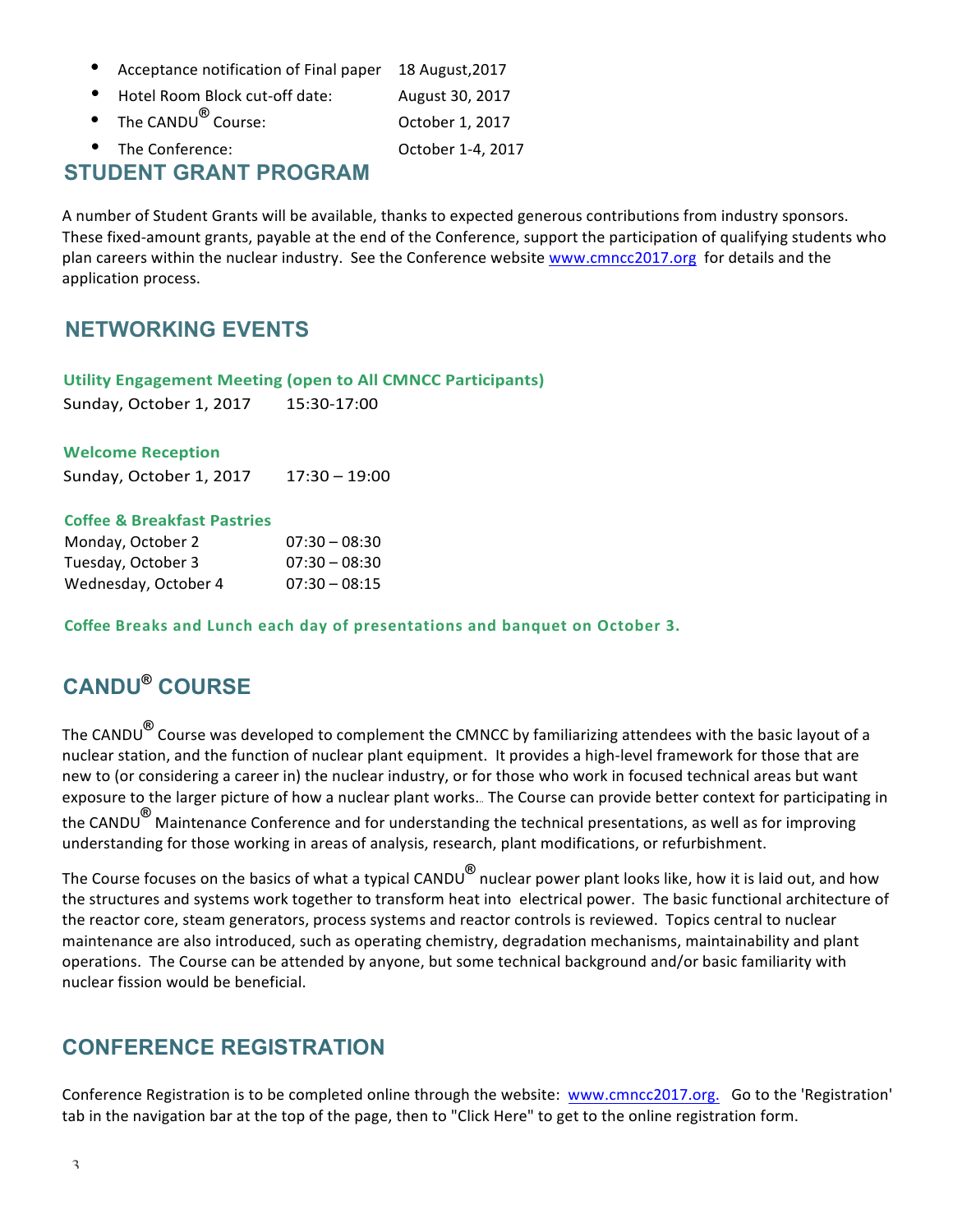If you have any problems completing your registration, please contact the CNS Office by calling 416-977-7620 or by email at: cns-snc@on.aibn.com.

Registration fees include: participation in the CANDU© Course, all Plenary and Concurrent Sessions, the Sunday Welcome Reception, Early AM Coffee & Pastries each day, AM & PM beverage breaks each day, a Luncheon each day, the Monday Networking Reception and Dinner, and the Conference Proceedings. Registration fees are inclusive of 13% HST.

|                                              | <b>Early Rates</b><br>(by July 31, 2017) | <b>Regular Rates</b><br>(after July 31, 2017) |
|----------------------------------------------|------------------------------------------|-----------------------------------------------|
| <b>Full Conference</b>                       |                                          |                                               |
| (includes CANDU <sup>®</sup> Course, Oct. 1) |                                          |                                               |
| <b>CNS Member</b>                            | \$850                                    | \$940                                         |
| Non-member                                   | \$950                                    | \$1040                                        |
| Full-time Student*                           | \$150                                    | \$150                                         |
| <b>CNS Retiree</b>                           | \$250                                    | \$250                                         |
| CANDU <sup>®</sup> Course only (Oct. 1)      |                                          |                                               |
| <b>CNS Member</b>                            | \$300                                    | \$300                                         |
| Non-member                                   | \$350                                    | \$350                                         |
| Full-time Student*                           | No Charge                                | No Charge                                     |

\*The Student rate is applicable only to students who are CNS Members (Student Membership in the CNS is at no cost for full-time students, and can be obtained by registering online through the CNS website at www.cns-snc.ca/membership).

#### **CANCELLATION AND REFUND POLICY**

Cancellation of registration must be submitted in writing to the Conference Registrar (CNS Office) as indicated above, no later than August 11, 2017. Refunds, less a \$113 processing fee, will be issued after the Conference. No refunds will be provided for cancellation of paid registrations after August 11, 2017.

#### **CNS MEMBERSHIP**

If you are not already a member of the CNS, consider joining in order to obtain the reduced Conference registration rate as well as the many other membership benefits. For details, go to the CNS website, www.cns-snc.ca.

### **CONFERENCE ORGANIZING COMMITTEE**

| Conference Sponsors: Nuclear<br>Operations & Maintenance | Aman Usmani.<br>Polad Zahedi             | <b>Student Program Chair</b>          | Ravi Kizhatil                          |
|----------------------------------------------------------|------------------------------------------|---------------------------------------|----------------------------------------|
| <b>Division Co-Chairs</b>                                |                                          |                                       |                                        |
| Conference General Chair<br>Assisted by                  | Aman Usmani<br>Kamal Verma               | Treasurer<br>Assisted By              | <b>Mohinder Grover</b><br>John Roberts |
| <b>Conference Senior Advisors</b>                        | Jacques Plourde<br>Dan Gammage           | <b>Financial Advisers</b>             | <b>Ken Smith</b><br>M. Younis          |
| <b>Facilities &amp; Assistant General</b><br>Chair       | Ben Rouben                               | Sponsorship & Exhibit Chair           | Kris Mohan                             |
| <b>Plenary Program Chair</b><br>Assisted by              | <b>Keith Stratton</b><br>Jacques Plourde | Assisted By<br><b>Publicity Chair</b> | Andrew Ali<br><b>Peter Easton</b>      |